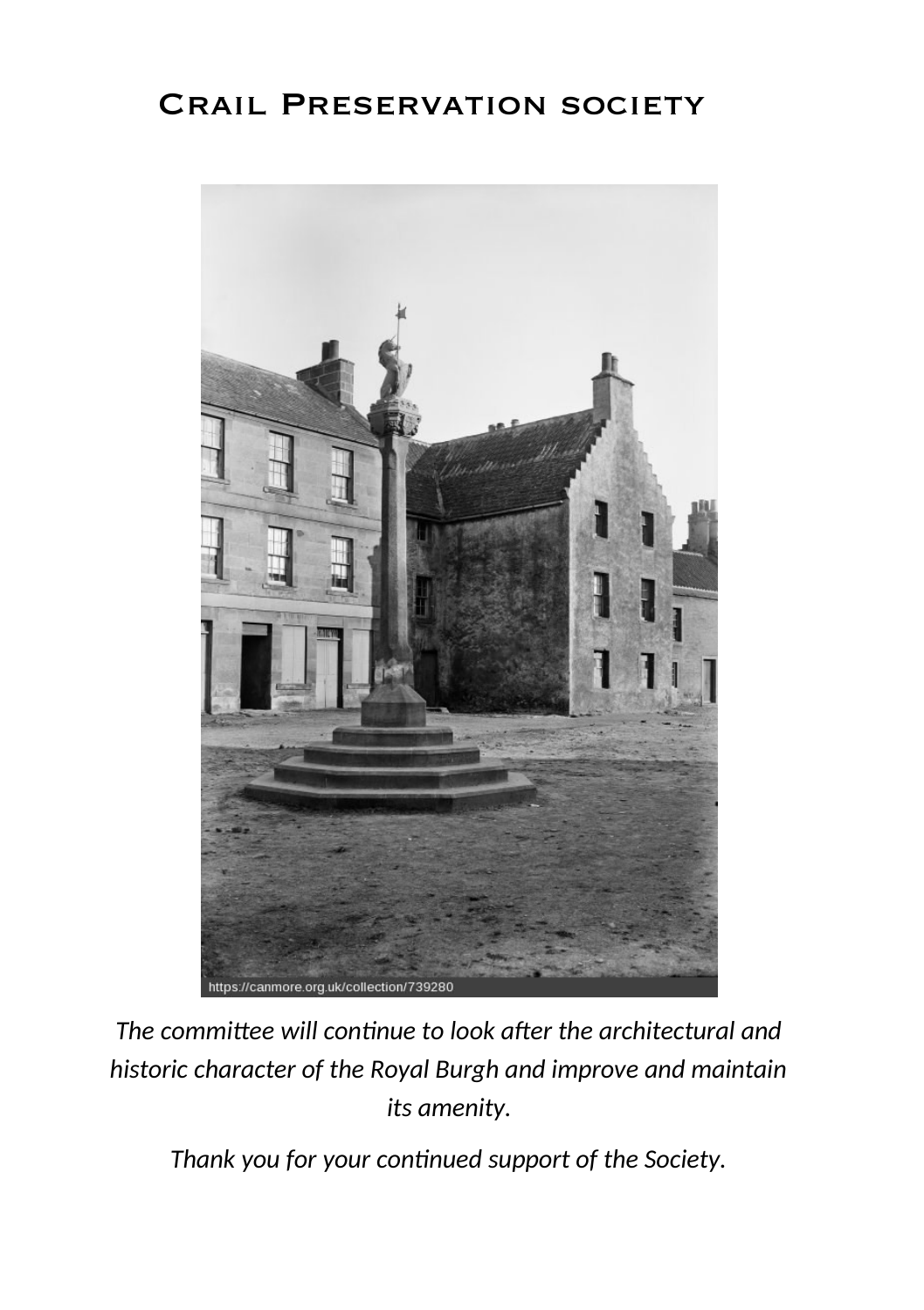# Crail Preservation society

Annual Subscription for 2022



*Ordinary Membership £20, and Life Membership £240* 

*Fees due by 31st March 2022* 

*We also respectfully invite existing Life Members to consider making a donation to the Society using the same form.* 

*Over the years a number of people have left bequests to the Society and members are asked to consider furthering the work of the Society in the future this way.* 

## *Email and e-information.*

*The Society would in time like to become paperless and be able to email members with updates, annual reports and subscription renewal forms. If you are willing to receive CPS information by email please provide your details below:* 

*Name:……………………………Email:……………………………………………………………………* 

*Name:………………………...…Email:……………………………………………………………………* 

*We will treat your personal details with the utmost care and will never* 

*provide them to other organisations. To withdraw from this form of* 

*communication please inform the Membership Secretary*

### **Payment by Bank Transfer.**

**Account Name:** Crail Preservation Society **Sort Code:** 83 17 -19 **Account Nr:** 00125030

Please include reference 1<sup>st</sup> initial and surname. Please email the Membership Secretary regarding any bank transfer action, or return this form by mail.

### *Please return to Jude Gallon (Membership Secretary)*

*Crail Preservation Society, c/o Crail Museum, 62 – 64 Marketgate, Crail KY10 3TL Email: jude.c.gallon@gmail.com*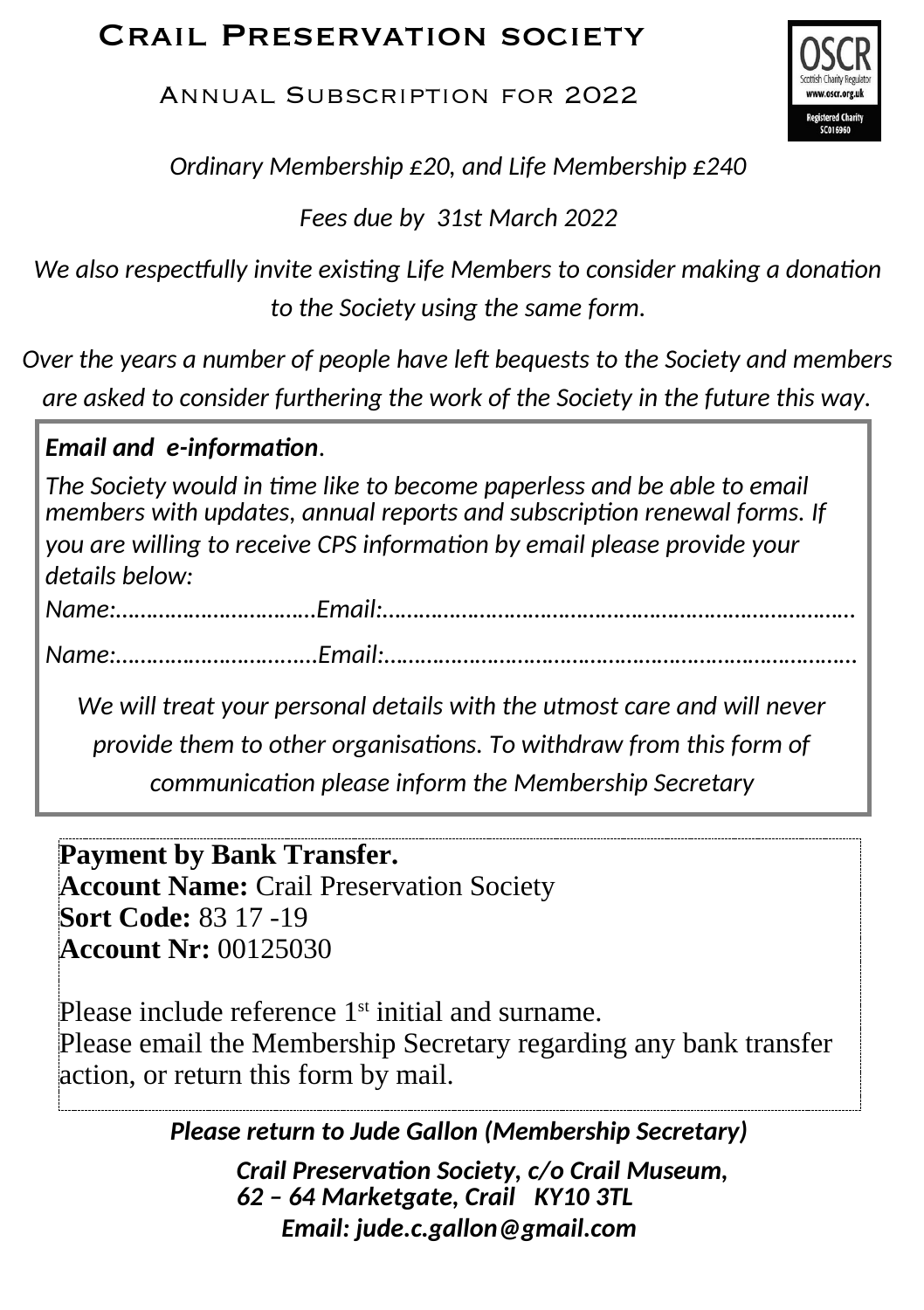# Crail Preservation society

### (SC016960)

| Ordinary membership:<br>£20                                                                                                                                                                                                                                                                                                                                                                                                                                                                                                                               | Life membership: $\Box$ £240                                                                    |
|-----------------------------------------------------------------------------------------------------------------------------------------------------------------------------------------------------------------------------------------------------------------------------------------------------------------------------------------------------------------------------------------------------------------------------------------------------------------------------------------------------------------------------------------------------------|-------------------------------------------------------------------------------------------------|
|                                                                                                                                                                                                                                                                                                                                                                                                                                                                                                                                                           | Donation: £                                                                                     |
|                                                                                                                                                                                                                                                                                                                                                                                                                                                                                                                                                           |                                                                                                 |
|                                                                                                                                                                                                                                                                                                                                                                                                                                                                                                                                                           |                                                                                                 |
|                                                                                                                                                                                                                                                                                                                                                                                                                                                                                                                                                           |                                                                                                 |
|                                                                                                                                                                                                                                                                                                                                                                                                                                                                                                                                                           |                                                                                                 |
|                                                                                                                                                                                                                                                                                                                                                                                                                                                                                                                                                           |                                                                                                 |
| Boost your donation by 25p of Gift Aid for every £1 you donate. Gift Aid is<br>giftaid it<br>reclaimed by the charity from the tax you pay for the current tax year.<br>Your address is needed to identify you as a current UK taxpayer. In order<br>to Gift Aid this donation you must tick the box below.<br>Declaration: I am a UK taxpayer and understand that if I pay less Income Tax and/or Capital<br>Gains Tax in the current tax year than the amount of Gift Aid claimed on all my donations it is my<br>responsibility to pay any difference. |                                                                                                 |
|                                                                                                                                                                                                                                                                                                                                                                                                                                                                                                                                                           |                                                                                                 |
| 1st Household Member. I want to Gift                                                                                                                                                                                                                                                                                                                                                                                                                                                                                                                      | 2nd Household Member: I want to Gift                                                            |
| Aid this Donation & all future donations<br>to CPS:                                                                                                                                                                                                                                                                                                                                                                                                                                                                                                       | Aid this Donation & all future donations<br>to CPS: $\begin{bmatrix} \phantom{-} \end{bmatrix}$ |
|                                                                                                                                                                                                                                                                                                                                                                                                                                                                                                                                                           |                                                                                                 |
|                                                                                                                                                                                                                                                                                                                                                                                                                                                                                                                                                           |                                                                                                 |
|                                                                                                                                                                                                                                                                                                                                                                                                                                                                                                                                                           |                                                                                                 |
| Please notify the Society if you:-                                                                                                                                                                                                                                                                                                                                                                                                                                                                                                                        |                                                                                                 |
| want to cancel this declaration.                                                                                                                                                                                                                                                                                                                                                                                                                                                                                                                          |                                                                                                 |
| change your name or home address.                                                                                                                                                                                                                                                                                                                                                                                                                                                                                                                         |                                                                                                 |
| no longer pay sufficient tax on your income and/or capital gains                                                                                                                                                                                                                                                                                                                                                                                                                                                                                          |                                                                                                 |